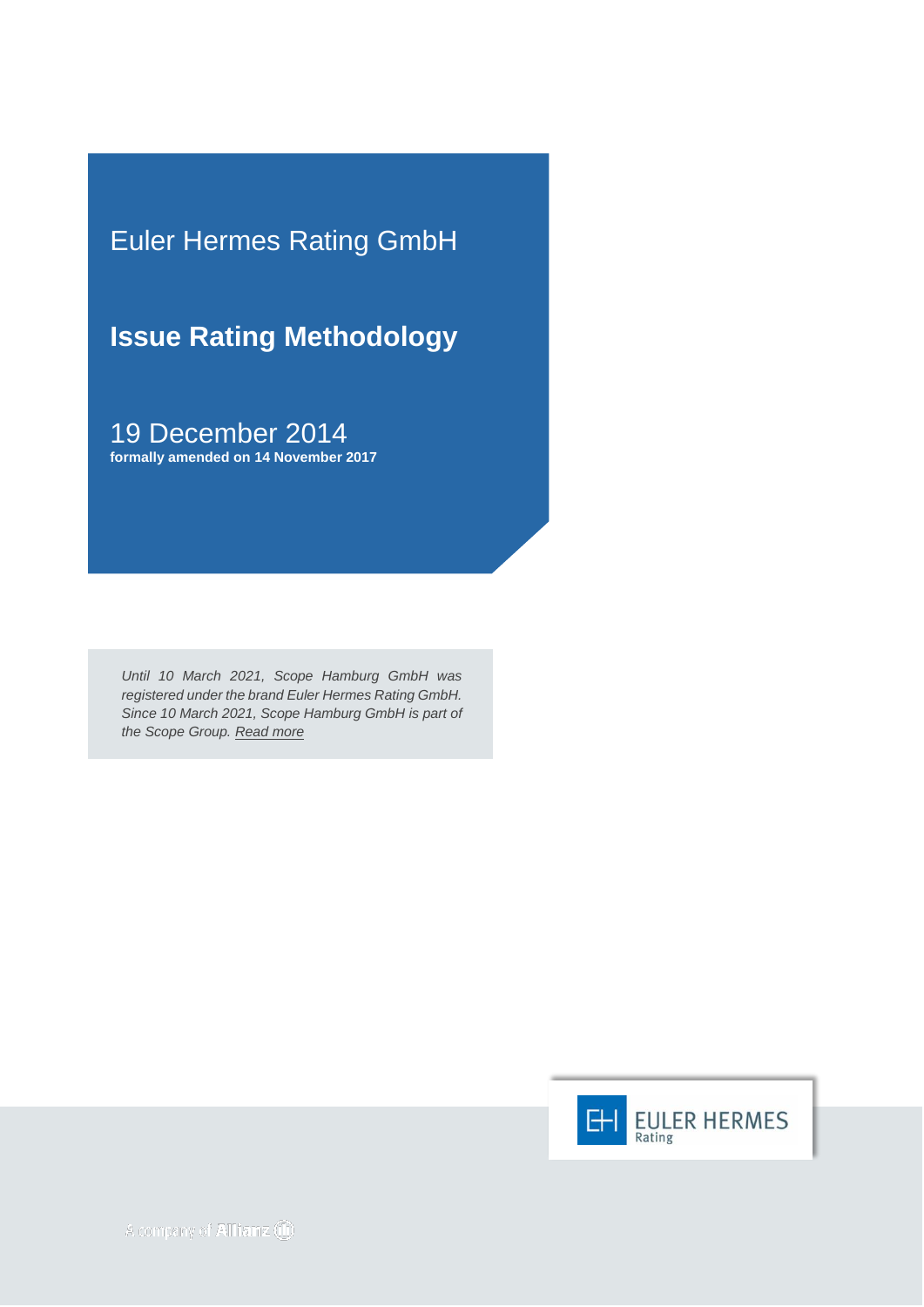

# **Contents**

| <b>Introduction</b>                             | 1              |
|-------------------------------------------------|----------------|
| <b>Definition</b>                               | 1              |
| Issue rating (bond rating)                      | $\overline{c}$ |
| <b>Issue terms / creditor protection rights</b> | $\overline{2}$ |
| Key financial ratios / Financial covenants      | 4              |
| Termination rights                              | 4              |
| Negative pledges / declarations of undertaking  | 5              |
| Collateral                                      | 5              |
| <b>Recovery rate</b>                            | 6              |
| Value of assets                                 | 6              |
| Physical collateral                             | $\overline{7}$ |
| Ranking of the issue                            | 8              |
| Calculation of the recovery rate                | 8              |
| <b>Notching</b>                                 | 9              |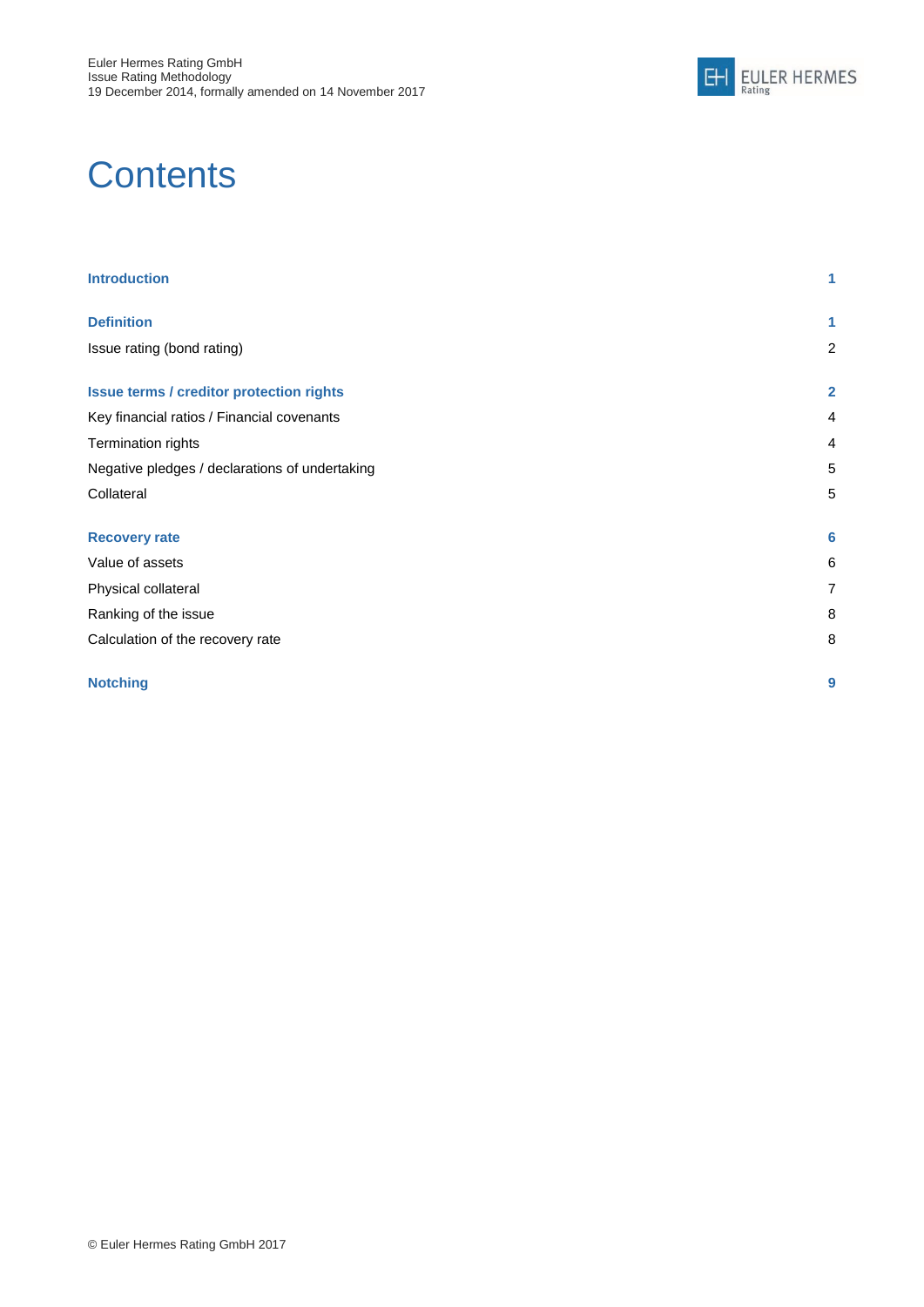

## <span id="page-2-0"></span>**Introduction**

*This methodology was introduced in December 2014 and was formally amended on 14 November 2017.*

*The rating categories, which are no longer contained in this rating methodology from 14 November 2017 on are included and explained in more detail in the Basic Principles for Assigning Credit Ratings and Other Services.*

This rating methodology for corporate issues replaces the September 2013 issue rating methodology. The revised methodology particularly aims to describe more transparently the approach adopted by Euler Hermes Rating GmbH (EHR) to calculate issue ratings so that customers, investors and interested third parties are more readily able to understand the relevant criteria and the manner in which they are condensed to arrive at a final rating.

This issue rating methodology supplements the *Basic Principles For Assigning Credit Ratings and Other Services*, which are available on our website. The issuer rating methodology, which is also available on our website is also relevant for the issuer rating underlying the issue rating.

We apply these methodological principles as a guide and as the underlying benchmark for the rating process. These principles help to determine whether and, if so, by how many notches a specific financial instrument should be upgraded or downgraded relative to the corporate rating. However, the result of such a decision-making process is determined at the Rating Committee's discretion in each individual case.

The issue rating methodology is divided into two core analytic areas, namely the issue terms / creditor protection rights and the recovery rate. The following sections describe these areas of analysis and the individual factors relevant to the rating. In addition, this document explains how these factors are weighted and condensed (notched) to arrive at a final rating.

## <span id="page-2-1"></span>**Definition**

*Issuer rating versus issue rating*

The issue rating is based on the issuer rating. The corporate rating (issuer rating) is a general estimate of the creditworthiness of a company or group of companies. As well as this, an issue rating which additionally takes account of the contractual and structural elements of an issue and the expected recovery rate is necessary for an investment decision.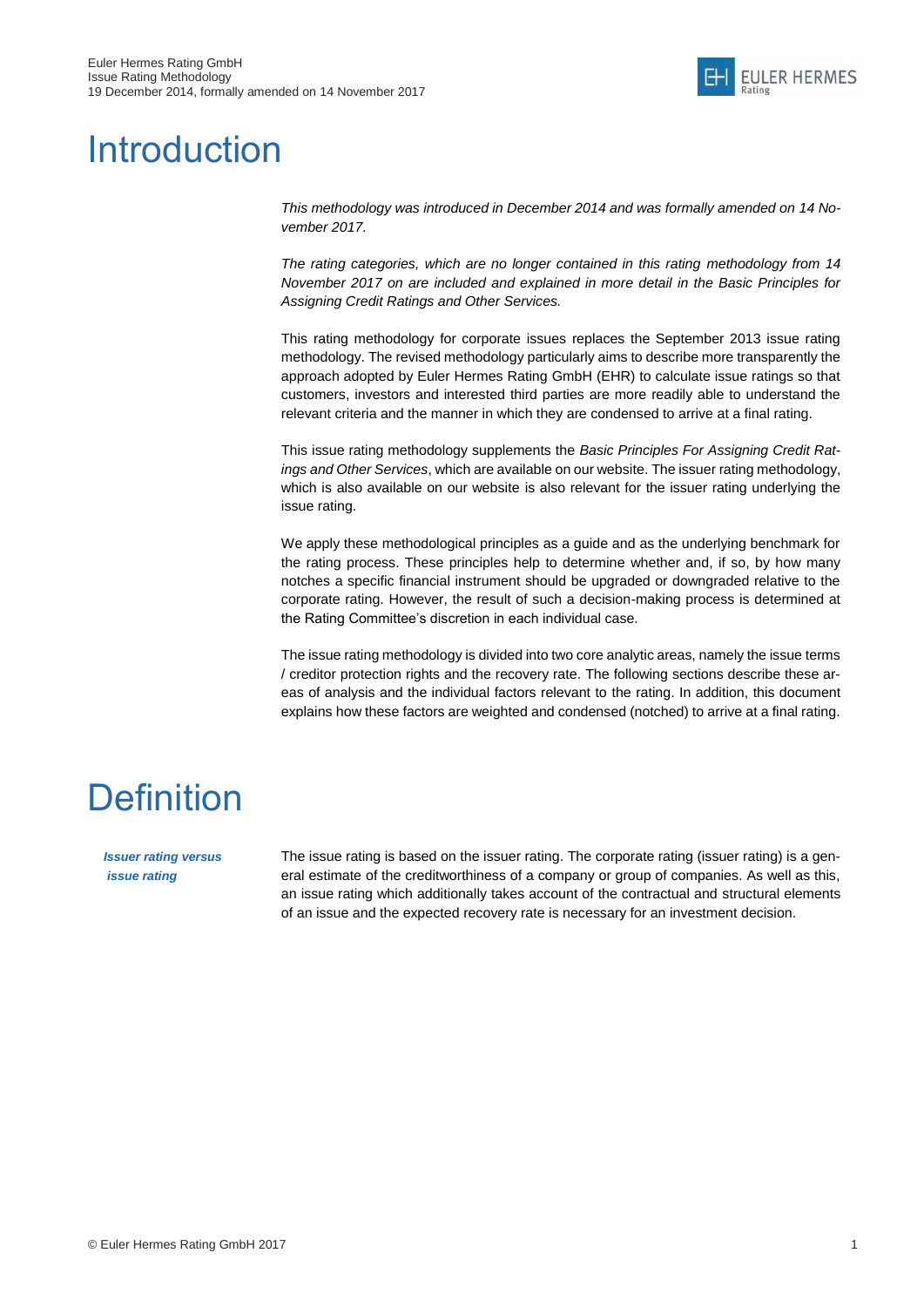



## <span id="page-3-0"></span>Issue rating (bond rating)

Unlike the issuer rating, the issue rating is awarded for a specific financial instrument, e.g. an unsecured corporate bond, a promissory note loan or a secured debt instrument (e.g. real estate or ship finance).

*Probability of default and loss given default of a specific financial instrument*

The issue rating reflects the agency's assessment of the probability of default and the loss given default/severity of loss for the specific financial instrument.

For the purposes of an issue rating, the structure of the terms and conditions governing creditor protection rights and the recovery rate which creditors can expect in a default scenario are the main risk determinants for a given financial instrument.

## <span id="page-3-1"></span>Issue terms / creditor protection rights

Issue terms generally comprise all the provisions of the corresponding issue contract. These include key aspects such as the issue volume and tenor, any redemption arrangements, the coupon, the terms and conditions for disbursement, collateral, the creditors' termination rights and the issuer's obligations.

To assess the creditor protection afforded by the issue terms, they are particularly analysed in terms of the following four categories.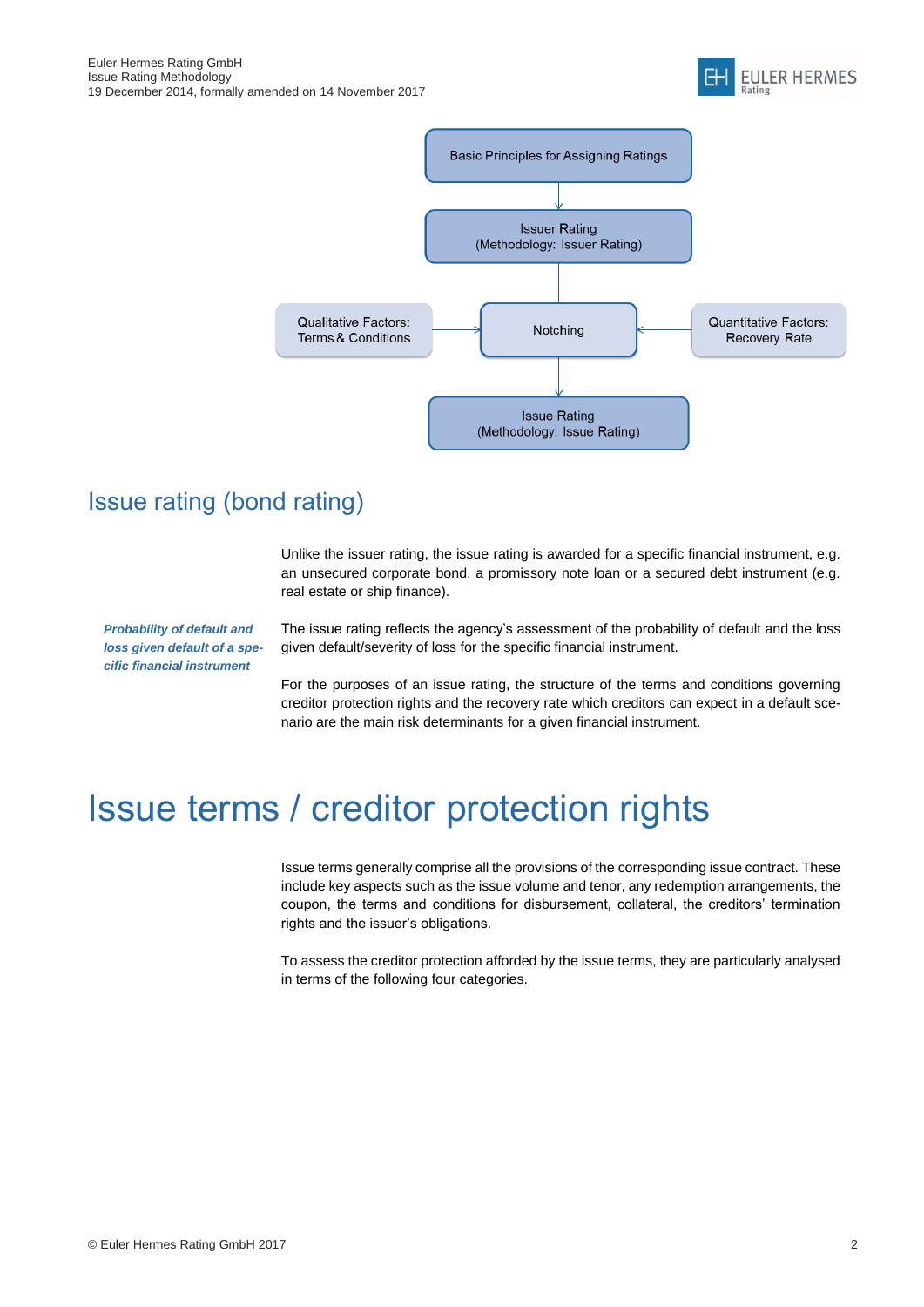

| <b>Rating-relevant issue</b> | <b>Key financial rationally</b> |
|------------------------------|---------------------------------|
| terms                        |                                 |
|                              | Equity ra                       |
|                              | Leverage                        |
|                              | Capital s                       |

#### **Key financial ratios / Financial Covenants**

- atio
- e ratios
- service cover ratios

### **Termination rights**

- **•** Ordinary termination by the issuer
- Ordinary termination by the creditor
- Extraordinary termination by the creditor for good cause (default, insolvency, liquidation and similar circumstances)
	- Cross-default clause
- Change of control

**Negative pledges / declarations of undertaking with respect to limits on**

- The provision of collateral in favour of third parties
- Acceptance of further financial liabilities
- Sale of assets
- **Distributions to the shareholders**

#### **Personal undertakings**

- **Guarantees**
- **Sureties**
- Letters of comfort

The individual categories of the issue terms have different effects on creditor protection:

The "key financial ratios / financial covenants" category has the weakest impact on creditor protection. This is because although they may provide early warning signals and give rise to certain rights (normally termination rights or an obligation on the part of the issuer to rectify the situation), thus having a disciplining effect, they are not able to protect the creditor's position in the overall funding context. The "Termination rights" category has a greater influence. However, it only offers the creditor the option of an early exit from the investment after negative effects or circumstances leading to a deterioration in the rating have already occurred. This means that they have an ex post effect. In addition, a termination after the issuer's financial situation has deteriorated may render it insolvent, thus resulting in a lower expected recovery rate for the creditors.

The third category "negative pledges / declarations of undertaking" can provide strong protection for creditors. In particular, the restrictions on raising further debt capital and the alienation of assets (by selling them or pledging them as collateral in favour of third parties) protect the creditors' position and stabilises the expected recovery rate. The greatest effect on creditor protection comes from collateral which is pledged solely for the issue. However, physical collateral which in the event of insolvency is initially only used to satisfy the claims of the creditors of the rated issue and therefore has a positive effect on the recovery rate is not included in the qualitative analysis. However, it does factor in personal undertakings as it is normally not possible to assign a specific value to them.

The four categories are weighted differently to reflect the differences in their importance for creditor protection.

*Qualitative weighting of the issue terms by category*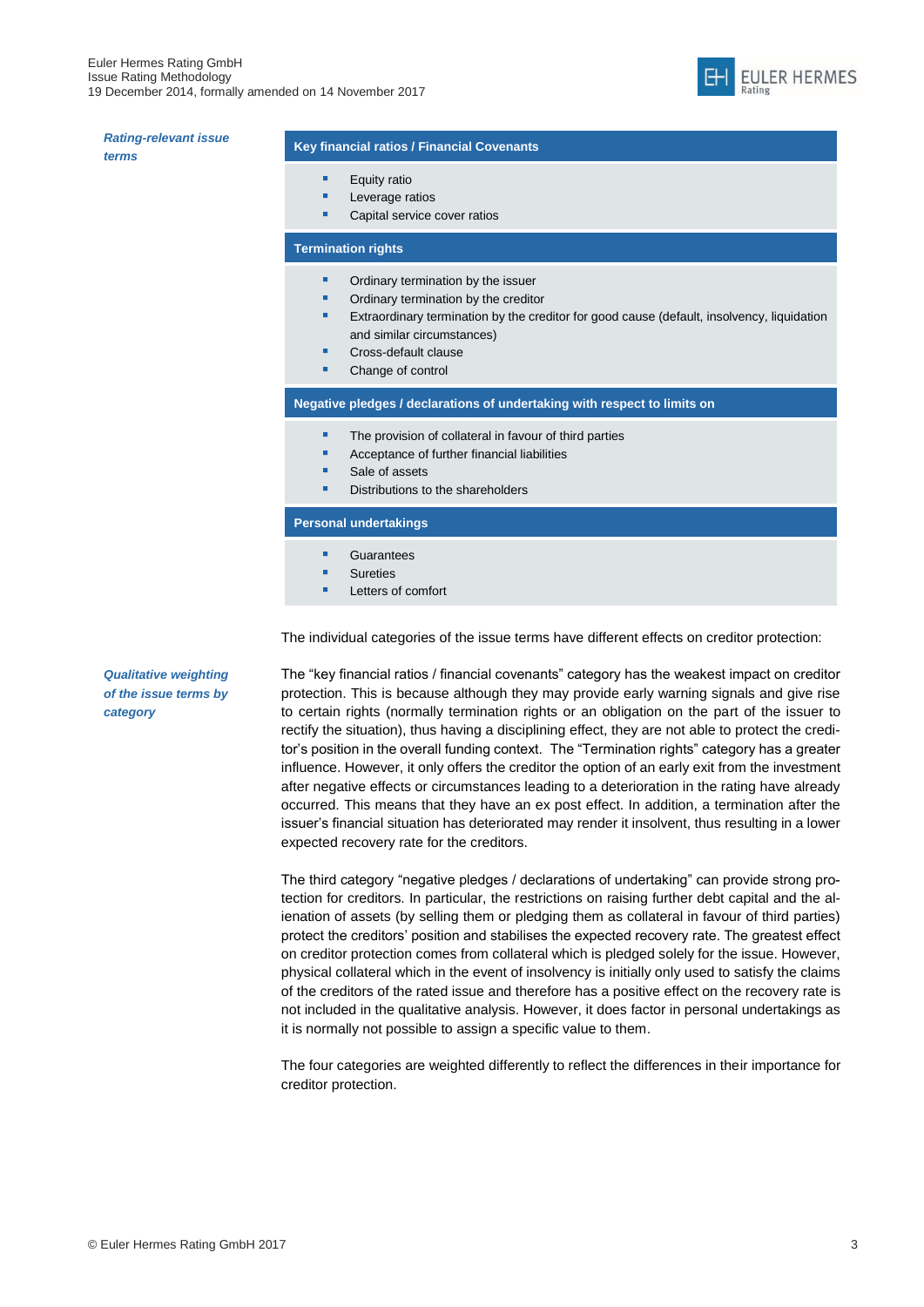

## <span id="page-5-0"></span>Key financial ratios / Financial covenants

|                                                                   | <b>Key financial ratios</b>                                                                                                                                                                                                                                                                                                                      |  |  |
|-------------------------------------------------------------------|--------------------------------------------------------------------------------------------------------------------------------------------------------------------------------------------------------------------------------------------------------------------------------------------------------------------------------------------------|--|--|
|                                                                   | Equity ratio<br>г<br>Leverage ratios<br>г<br>Capital service cover ratios<br>■                                                                                                                                                                                                                                                                   |  |  |
| <b>Effect of financial</b><br>covenants on creditor<br>protection | The definition of financial covenants in the issue terms places limits on the issuer's activities.<br>As these ratio are normally expressed in relative terms, they widen the issuer's business<br>scope as they grow.                                                                                                                           |  |  |
|                                                                   | A breach of the covenants may point to a deterioration in the entity's economic position.<br>Generally speaking, creditors have an opportunity to respond to this in the form of a right of<br>early termination or contractual undertakings on the part of the issuer to rectify the breach.                                                    |  |  |
|                                                                   | Banks regularly stipulate financial covenants in loan contracts as a means of controlling the<br>transaction. This may mean that creditors of the issue are placed in a less favourable posi-<br>tion if no covenants are agreed upon for the issue or the covenants deviate.                                                                    |  |  |
| <b>Proof of compliance with</b><br>financial covenants            | Monitoring of the agreed financial covenants necessitates a detailed view of the issuer's<br>economic situation and calls for corresponding knowledge on the part of the investor. Alter-<br>natively, observance of the financial covenants can, for example, be determined by an in-<br>dependent auditor, who issues compliance certificates. |  |  |
|                                                                   | The analysts assess the structure of the clauses governing the issue volume and the size                                                                                                                                                                                                                                                         |  |  |

The analysts assess the structure of the clauses governing the issue volume and the size of the company.

## <span id="page-5-1"></span>Termination rights

|                                                                            | <b>Termination rights</b>                                                                                                                                                                                                                                                                                                                                                                                                                                                             |  |  |  |
|----------------------------------------------------------------------------|---------------------------------------------------------------------------------------------------------------------------------------------------------------------------------------------------------------------------------------------------------------------------------------------------------------------------------------------------------------------------------------------------------------------------------------------------------------------------------------|--|--|--|
|                                                                            | Ordinary termination by the issuer<br>٠<br>Ordinary termination by the creditor<br>ш<br>Extraordinary termination by the creditor for good cause (default, insolvency, liquidation,<br>ш<br>breach of contractual obligations and similar circumstances)<br>Cross-default clause<br>ш<br>Change of control<br>ш                                                                                                                                                                       |  |  |  |
| <b>Events of default and</b><br>resultant possibilities<br>for termination | Generally speaking, creditors have a right of termination in the event of the issuer's default<br>or insolvency or if it discontinues its business or is liquidated. In such cases, there is a very<br>strong probability that it will not be possible for creditors' claims to be satisfied in full from<br>the insolvency estate as these events of default are frequently caused by a deterioration in<br>the issuer's business situation.                                         |  |  |  |
| <b>Cross default</b>                                                       | In addition, creditors may be granted additional termination rights via the cross-default or<br>change-of-control clauses. The cross-default clause gives the creditor a right of termination<br>if the issuer fails to settle a financial liability due to a third-party creditor within the agreed<br>period. However, cross default generally does not have any effect until the issuing company<br>is already distressed and full satisfaction of its liabilities is jeopardised. |  |  |  |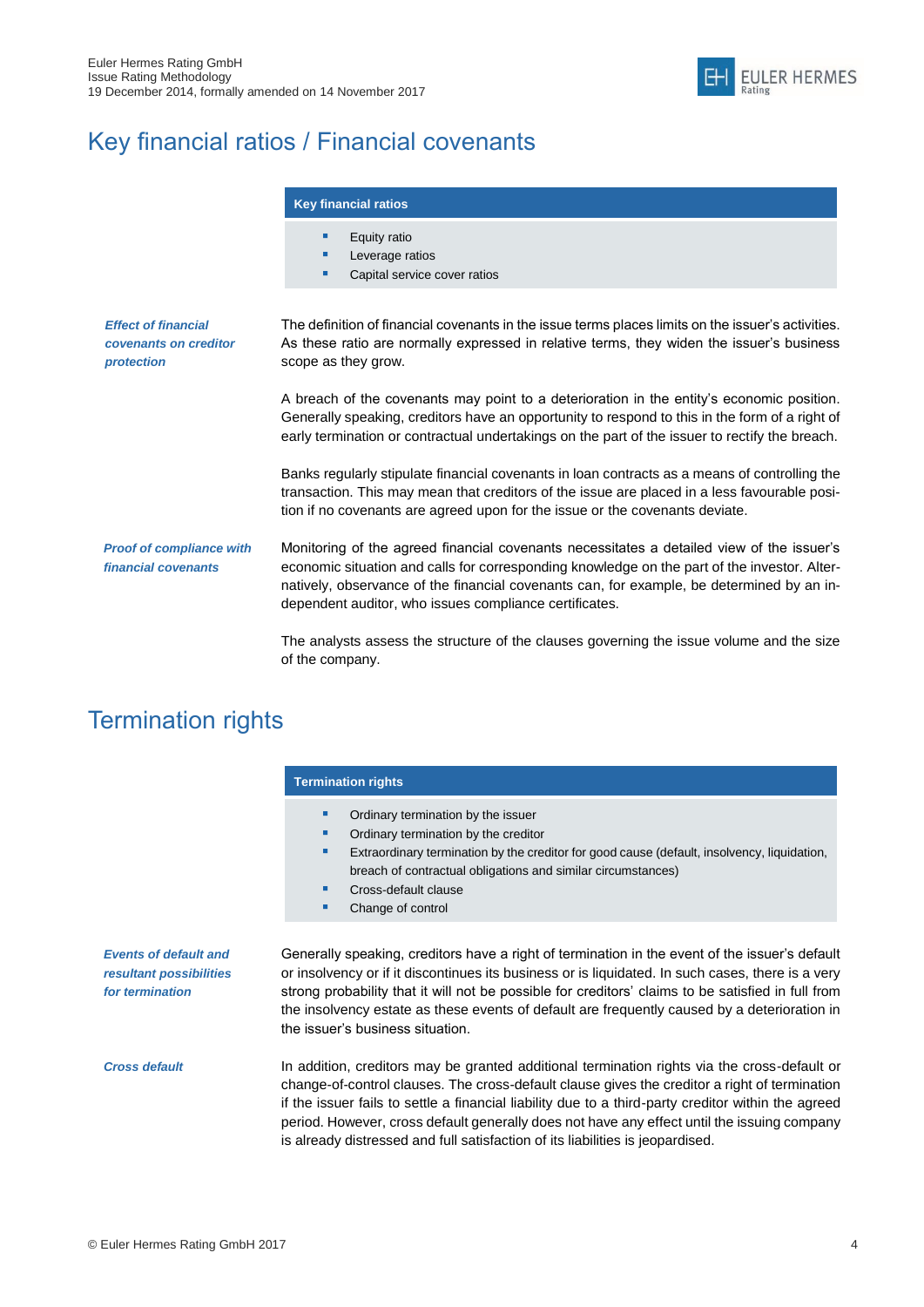

*Change of control* A termination right is frequently provided for in the event of any change of control. In this case, the creditor may terminate the contract in the event of any change in the company's shareholder structure or decision-making powers. This clause is particularly relevant in the case of family-owned companies or group subsidiaries.

## <span id="page-6-0"></span>Negative pledges / declarations of undertaking

#### **Negative pledges / declarations of undertaking with respect to limits on**

- The provision of collateral in favour of third parties
- Acceptance of further financial liabilities
- Sale of assets
- Distributions to the shareholders

*Restrictions to indebtedness and asset alienation* In a negative pledge / declaration of undertaking, the issuer undertakes to refrain from certain actions or to perform them only within certain limits and under certain circumstances. Thus, negative pledges / declarations of undertaking restricting the acceptance of further liabilities, the alienation of assets and distributions to the shareholders may strengthen the creditors and their position within the capital structure and the recovery rate in the event of a default (to a limited extent).

> Restrictions on the issuer's scope for raising further debt is particularly important as this ensures that gearing does not exceed a defined level and that in the event of insolvency the insolvency estate does not have to be split up among further creditors. Otherwise, the expected recovery rate would be correspondingly lower. In addition, these restrictions help to preserve the creditor's ranking in the issuer's capital structure.

*Collateral for (effective) subordination* As well as this, it prevents future creditors from gaining a better position through the provision of collateral. Otherwise, these receivables would effectively have a higher ranking than those under the issue while the collateral provided would no longer be available for satisfying junior creditor claims.

> This non-alienation covenant prevents assets from being sold for the purpose of removing them from investors' access. Generally speaking, sales are permitted as soon as an equivalent asset is bought or the proceeds from the sale are used to settle liabilities.

> Creditors have an interest in ensuring that caps are placed on dividend distributions, the repayment of shareholder loans and similar transactions. In addition to strengthening the issuer's equity base and liquidity, this obligation, which if anything is "moral" in nature, also reinforces the shareholders' commitment to and trust in their company.

> Any restrictions are assessed in terms of their extent relative to the total issue amount and the size of the company.

### <span id="page-6-1"></span>**Collateral**

*Physical collateral versus personal undertakings*

As a result, it is possible to assign a specific value to physical collateral; accordingly, it is factored into the calculation of the recovery rate. Such physical collateral may also be supplemented with personal undertakings to which it is not so easy to assign a specific value. For this reason, they are normally not included in the calculation of the recovery rate, although they do have a positive effect on the quality of the creditor protection provided for in issue terms.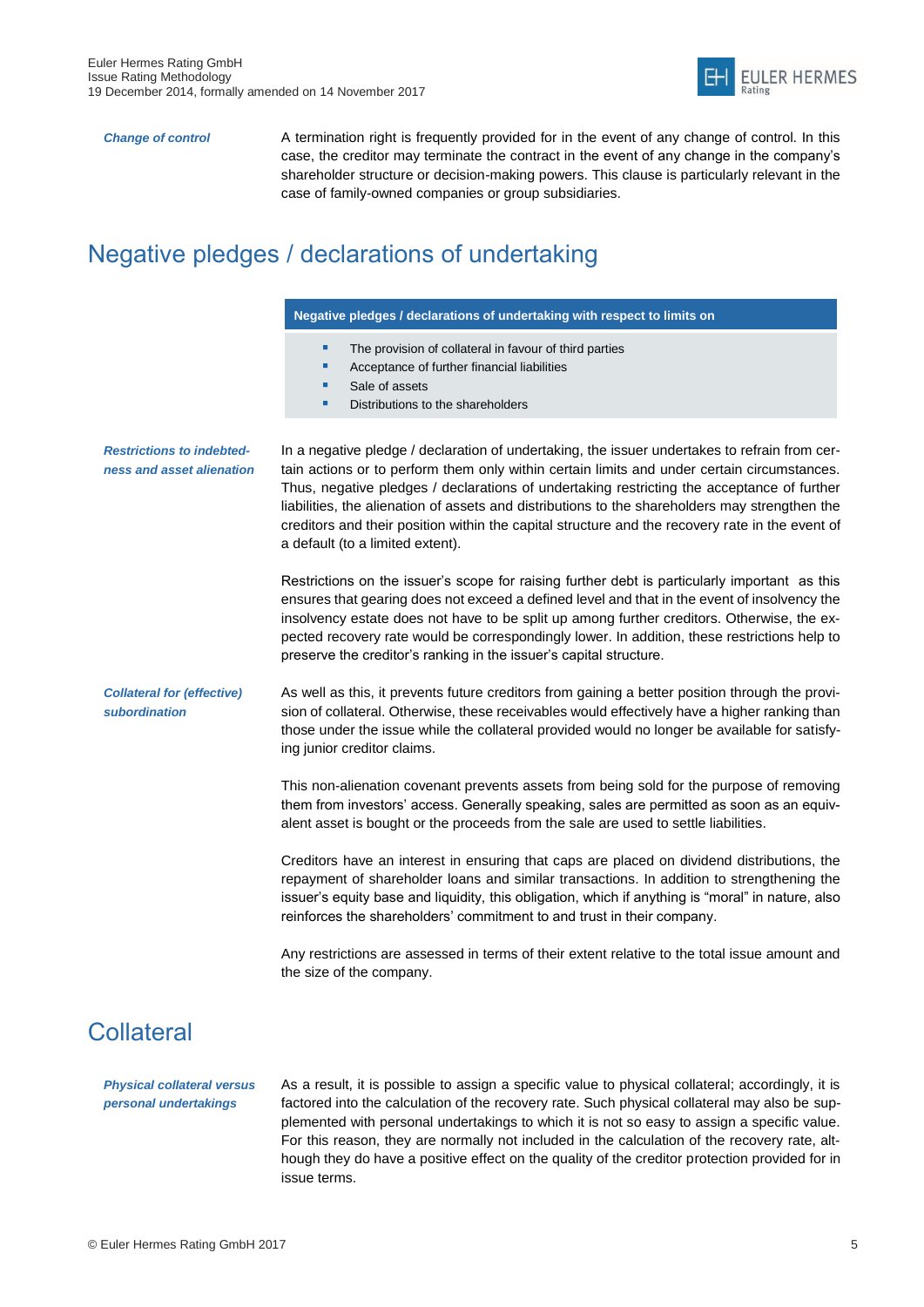

#### **Personal undertakings**

- **Guarantees**
- Sureties
- **Letters of comfort**

The question as to the inherent value of guarantees issued by parent companies or affiliates depends on the rating of the guarantor as well as the interconnections within the Group, e.g. the extent to which the issuer's business performance affects or is influenced by other group companies.

## <span id="page-7-0"></span>Recovery rate

*Distress sales in a liquidation scenario*

In addition to the probability of the issuer's default and the issue terms, the expected recovery rate plays a key role in determining the risk of loss for creditors. For this purpose, it is assumed that assets can generally only be sold at substantial discounts in a liquidation scenario with distress sales.

## <span id="page-7-1"></span>Value of assets

In order to calculate the recovery rate, it is necessary to have data on the value of the existing assets which is as recent and realistic as possible. This is achieved by means of expert opinions or current lists of receivables for example. As a rule, this information is generally only available for assets which have expressly been pledged as collateral. For this reason, the rating must frequently rely on the figures shown in the balance sheet.

The assets which are included in the calculation of the recovery rate are generally characterised by an enduring recoverable value as well as a liquid market. This generally applies to the following types of assets:

- Land and buildings
- **Technical equipment and machinery**
- Vehicle fleets
- **Trade receivables**
- Inventories (raw materials, supplies and consumables, finished goods, assets under construction, merchandise).

In addition, there are some assets which normally do not have any liquidation value. This particularly applies to intangible assets (e.g. licenses, utilisation rights and patents). Similarly, cash is not included in the calculation of the recovery rate unless it is secured by pledges as for the most part it will already be depleted by the time insolvency arises.

*Basic assumptions underlying discounts taken in a distress sale*

Discounts of different sizes are applied depending on the type of asset. These discounts are based on historical data gained from the financial sector. The following assumptions are applied in this connection:

- Buyers are in a stronger bargaining position in a distress sale, meaning that they offer correspondingly low prices.
- **As a rule, bids in distress sales fall well short of the market value of the asset in** question.
- Distress or other types of sales cause costs which must also be taken into account.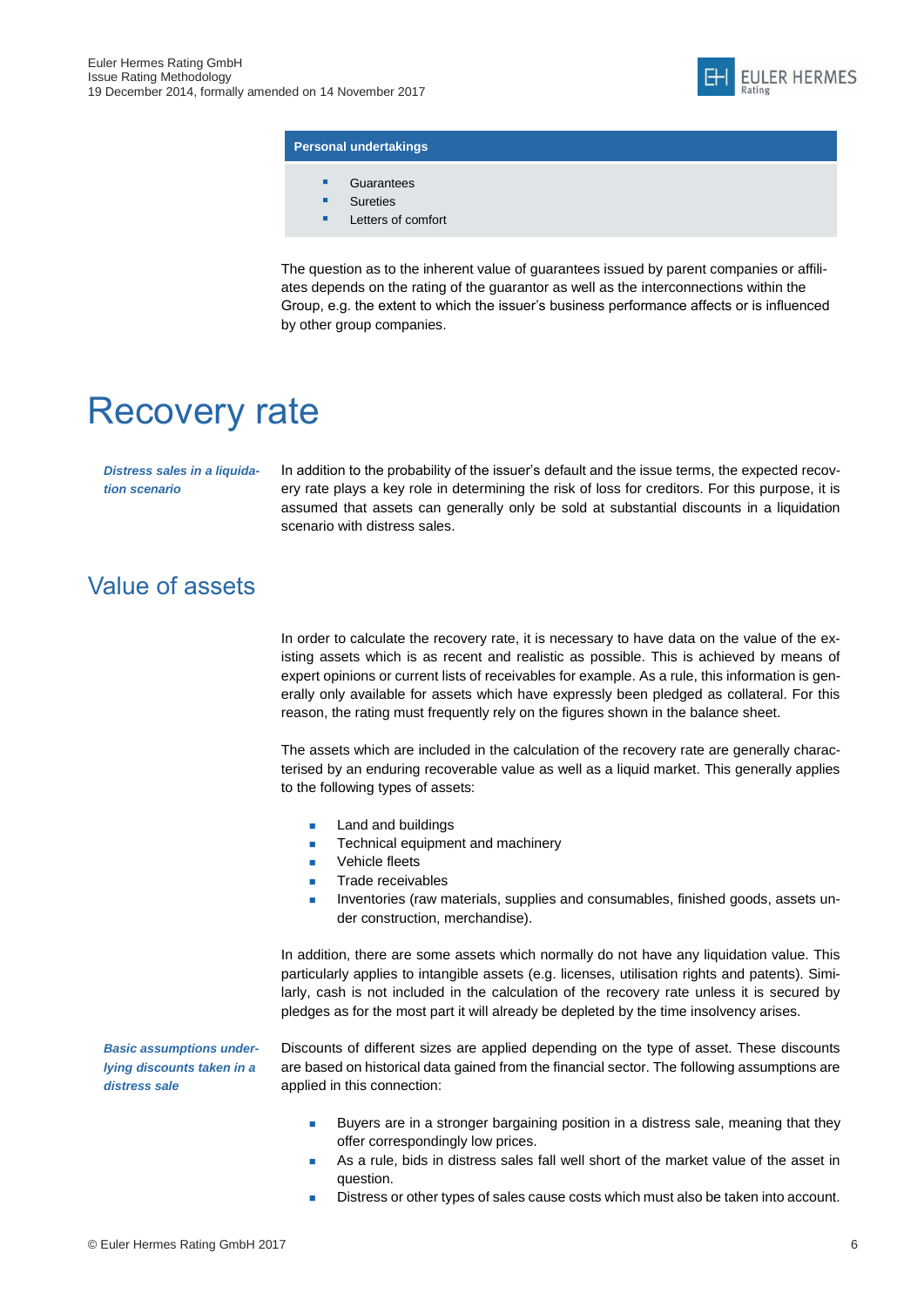

- In the case of receivables, legal defences or unwillingness to pay may reduce recovery rates substantially.
- In addition, the state or condition of a given asset may result in lower proceeds from a sale.

*Case-by-case decisions as to other assets available for liquidation and fair values*

In individual cases – particularly on the basis of corresponding expert opinions – other assets over and above those mentioned above may also be included in the calculation of the recovery rate. Similarly, a different value may be applied. This may particularly be the case with receivables backed by credit insurance as well as assets for which there is a highly liquid market as well as the assets (particularly buildings) of companies which prepare their accounts in accordance with German GAAP (HGB) if these assets are recognised at a value which is substantially lower than their market value (unrealised reserves).

*Consideration of particular factors applicable in other jurisdictions*

If the bond is issued in a jurisdiction other than Germany or the issuer holds substantial assets in another country, allowance must be made for possible differences in insolvency law and other legal areas particularly in connection with the sale or liquidation of assets.

## <span id="page-8-0"></span>Physical collateral

### **Customary physical collateral**

- Mortgage
- Transfer by way of security
- Assignment
- Pledge on bank account

The existence of collateral for backing the issue places the creditors in a better position as in the event of the issuer's default the proceeds from the liquidation of the collateral provider can be directly applied to redeeming the issue, with only surplus proceeds entering the insolvency estate. Discounts are also applied to physical collateral to calculate the recovery rate.

*Inclusion of contractual reserve accounts* Collateral arrangements may also include the establishment of debt service reserve accounts (DSRA) and maintenance reserve accounts. For this purpose, liquidity is accumulated to cover capital service obligations or the final repayment during the term of the issue. As the amounts allocated to the reserves may vary from case to case, the appropriateness of the reserves is also considered. As a result, the debt service reserve accounts are pledged to the issue creditors, thus serving to increase the cover pool available in a default scenario. In addition, they can also be used for capital service during the term of the issue, thus possibly preventing the issuer's default.

### Third-party collateral:

If third parties grant physical collateral, its value may increase the expected recovery rate in a liquidation scenario. In these cases it is possible to dispense with the notching process particularly if the collateral comprises liquid assets with a sustained recoverable value and top-ranking rights are granted to the assets. If the collateral does not have a senior ranking, it may be necessary to factor in the amount and maturity structure of the corresponding senior liability. If the conditions for deviating from the noticing process are satisfied, it can be assumed that for the issue to have an investment-grade rating repayments can be covered at short notice solely by recourse to the expected recovery contribution from the thirdparty collateral provided.

*Approach to third-party physical collateral*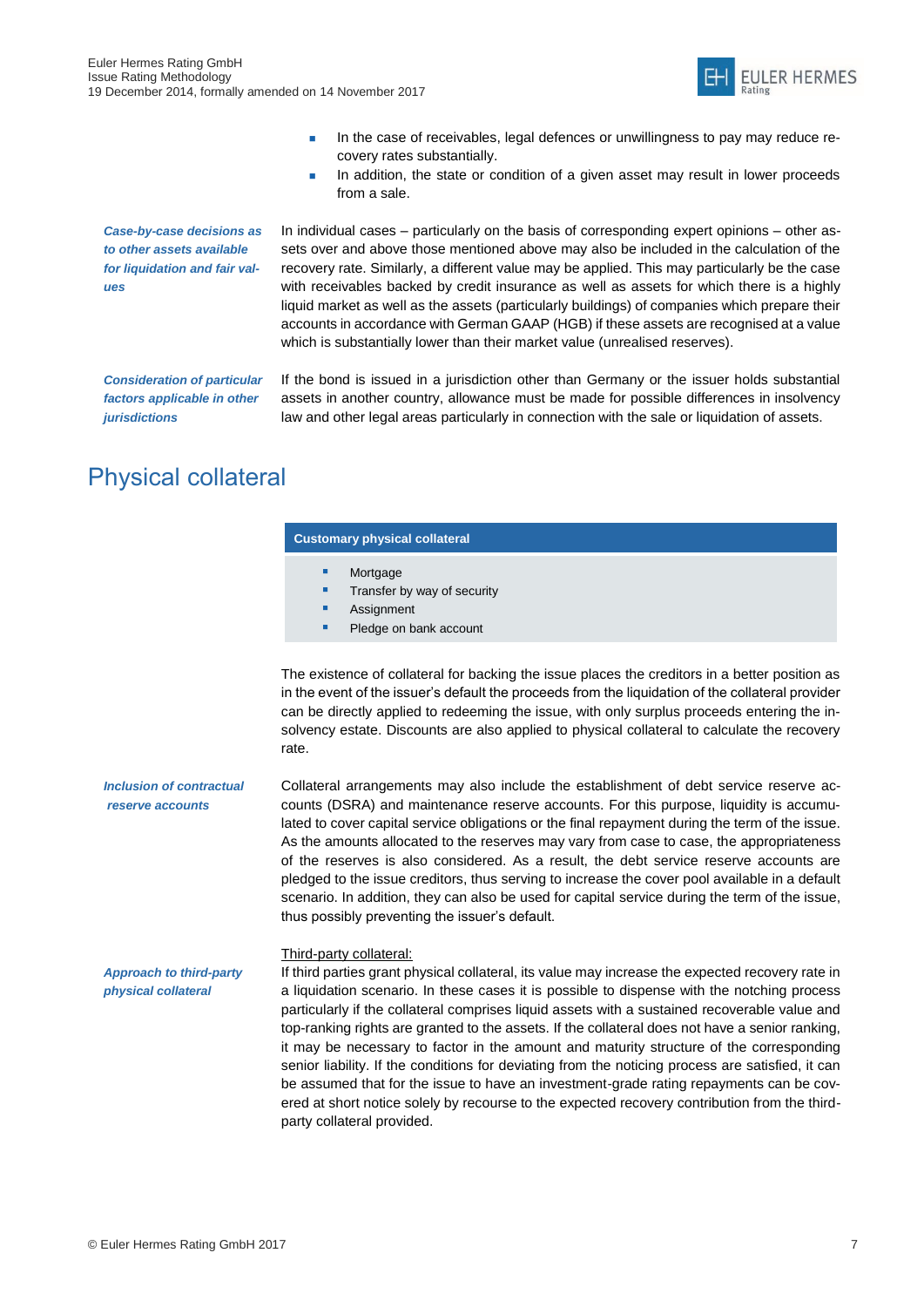

## <span id="page-9-0"></span>Ranking of the issue

|                                                                                  | The ranking is of crucial importance for determining the proportion of the insolvency estate<br>available for satisfying claims under the issue and, hence, the recovery rate and expected<br>loss of the creditors. The ranking of a liability is determined on the basis of the underlying<br>contractual structure, the structure of the issuer's group and the effective structure of the<br>collateral pledged to third parties. The structure in question and the corresponding ranking<br>of the issue are assessed by means of an analysis of the issue terms, the group structure,<br>the issuer's annual financial statements and its debt capital structure.                                                                                                                              |
|----------------------------------------------------------------------------------|------------------------------------------------------------------------------------------------------------------------------------------------------------------------------------------------------------------------------------------------------------------------------------------------------------------------------------------------------------------------------------------------------------------------------------------------------------------------------------------------------------------------------------------------------------------------------------------------------------------------------------------------------------------------------------------------------------------------------------------------------------------------------------------------------|
| <b>Contractual subordination</b>                                                 | Contractual subordination<br>In the case of contractual subordination (e.g. a junior bond), the creditors and the issuer<br>agree that in the event of default the interest and repayment claims will not be satisfied until<br>the senior liabilities have been discharged in full. As this agreement takes the form of a<br>contract, it gives rise to contractual subordination. This contractual basis can take different<br>forms, e.g. a subordination agreement, an indenture to the terms and conditions of the bond<br>issue (generally the case with high-yield bonds) or an intercreditor agreement (particularly<br>with mezzanine transactions or private placements).                                                                                                                  |
| <b>Structural subordination</b><br>arising from group<br><b>structures</b>       | <b>Structural subordination</b><br>Structural subordination arises from the issuer's position in the group structure and occurs<br>if the issuer operates solely as a holding company. The holding company's income chiefly<br>comprises the dividend payments received from the operating companies. These operating<br>companies own the business assets and generate cash flows which are then transferred to<br>the holding company via dividends and are used to satisfy the capital service obligations<br>under the issue.                                                                                                                                                                                                                                                                    |
|                                                                                  | As a rule, financial liabilities are held by both the holding company and the operating com-<br>panies. In this debt capital structure, the receivables held by creditors against the operating<br>companies have a higher ranking as the operating companies must first honour their capital<br>service obligations before paying a dividend (or making any other payments) to the holding<br>company. This results in the structural subordination of the issue creditors relative to the<br>operating companies' liabilities. In the event of insolvency, all of the operating companies'<br>liabilities (including non-financial ones such as trade payables) are settled before the re-<br>maining assets or liquidation proceeds can be released to the creditors of the holding com-<br>pany. |
| <b>Effective subordination</b><br>through the existence of<br>senior liabilities | <b>Effective subordination</b><br>Effective subordination means that the issue, which has the same contractual and structural<br>ranking but is unsecured, is effectively subordinate to secured liabilities (normally bank<br>loans). In the event of default, the proceeds from the liquidation of assets pledged as collat-<br>eral are initially distributed to the corresponding creditors, meaning that only the liquidation                                                                                                                                                                                                                                                                                                                                                                   |

subordinated liabilities mature prior to senior liabilities.

## <span id="page-9-1"></span>Calculation of the recovery rate

The recovery rate is calculated on the basis of the fair values of the assets less any senior liabilities relative to the issue plus liabilities of the same ranking less any collateral granted:

surplus and the proceeds from the liquidation of assets which have not been pledged accrue to the creditors of the unsecured liabilities. Effective subordination also arises if contractually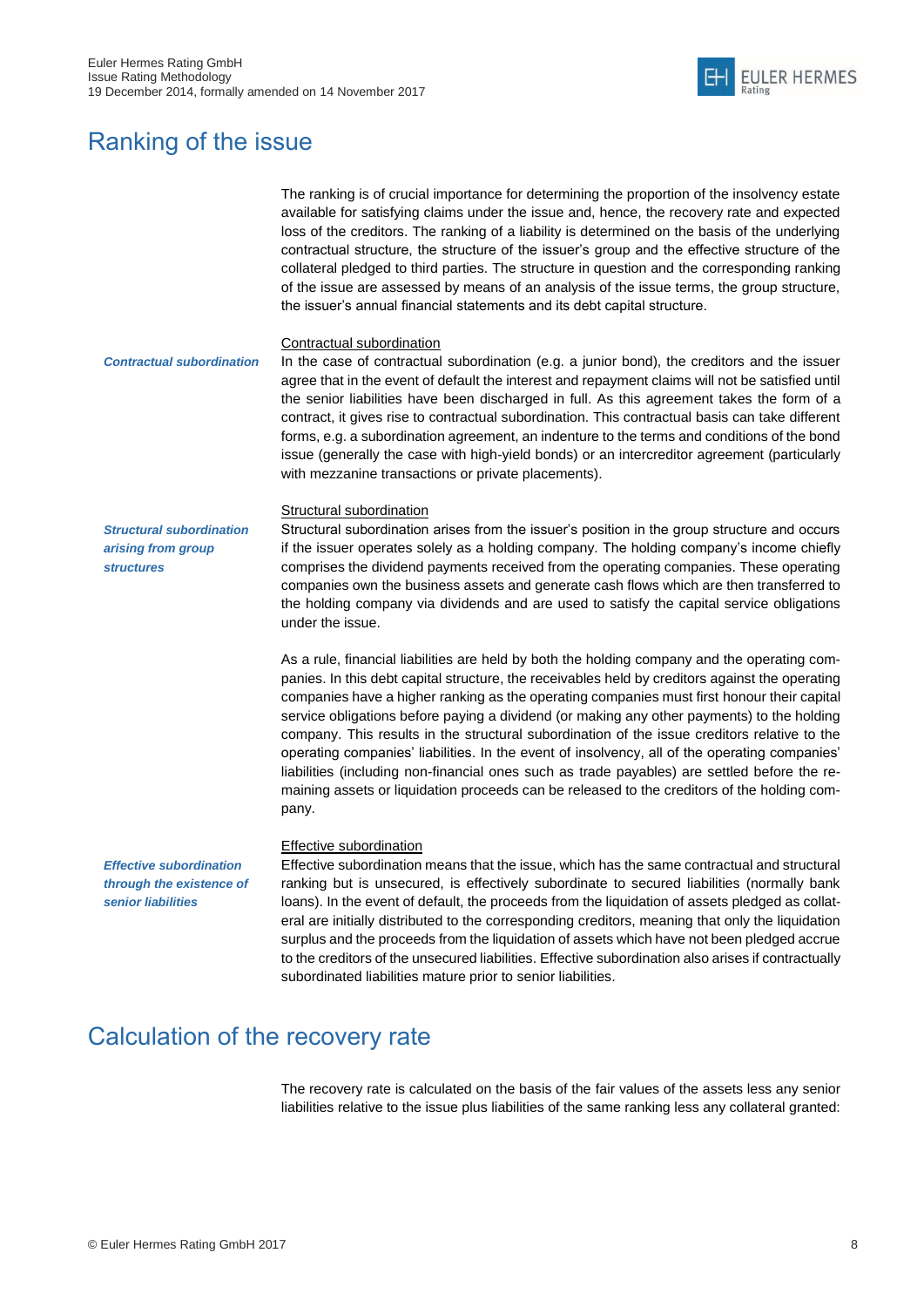

### *Recovery rate*

*= (value of the assets less the collateral provided for the issue – senior liabilities)*

*Formula for calculating the recovery rate*

*/ (issue liabilities + liabilities with the same ranking) +* 

*(value of the collateral granted for the issue / issue liabilities)*

## <span id="page-10-0"></span>**Notching**

Notching is decisively based on the creditors' expected loss (EL). This is expressed as the product of probability of default (PD) and loss given default (LGD). For this purpose, loss given default is derived from the recovery rate (1 - RR):

*Calculation of expected loss*

Expected loss  $=$  Probability of default  $X$  Loss given default

Historical default rates and repayment rates show that the higher the probability of default the greater the loss given default is likely to be.

*A change in the issue rating results in a corresponding change in the issuer rating*

A change in the issuer rating results in a corresponding change in the issue rating but the notching remains unchanged. However, a substantial deterioration is likely to cause a wider spread between the issuer rating and issue rating as loss given default rises disproportionately the greater the probability of insolvency is.

In view of this, the recovery rate calculated and the qualitative assessment of the issue terms indicates the extent (in notches) to which the issuer rating must be adjusted to arrive at the issue rating.

*Notching table Issuer rating => Issue rating*

|                  | Quality of the issue terms |                                         |                                     |                                          |  |  |  |
|------------------|----------------------------|-----------------------------------------|-------------------------------------|------------------------------------------|--|--|--|
|                  |                            | <b>Extensive creditor</b><br>protection | Reasonable credi-<br>tor protection | <b>Inadequate creditor</b><br>protection |  |  |  |
| rate<br>Recovery | $90\% - 100\%$             | $+3$                                    | $+2/+3*$                            | $0/+2^{*}$                               |  |  |  |
|                  | 70% - 90%                  | $+2$                                    | $+1/+2$ *                           | $0/+1$ *                                 |  |  |  |
|                  | 50% - 70%                  | $+1$                                    | $0/+1$ *                            | $-1/0*$                                  |  |  |  |
|                  | $30\% - 50\%$              | $\Omega$                                | $-1$                                | $-2$                                     |  |  |  |
|                  | $10\% - 30\%$              | $-1$                                    | $-2$                                | $-3$                                     |  |  |  |
|                  | $0\% - 10\%$               | $-2$                                    | -3                                  | -3                                       |  |  |  |

\* If the recovery rate is more than 50% as a result of physical collateral, the higher notching uplift can be applied.

#### *Deviation from notching process*

Recovery rate

The notching process can be dispensed with in certain cases, e.g. if collateral is provided by third parties (see section on Recovery rate – Physical collateral).

As a rating agency, we do not perform any detailed measurements of the fair value of individual assets or simulate fluctuations of values in distress sale scenarios. Rather, notching reflects our **view of the relative credit quality of financial instruments within the company's capital structure**.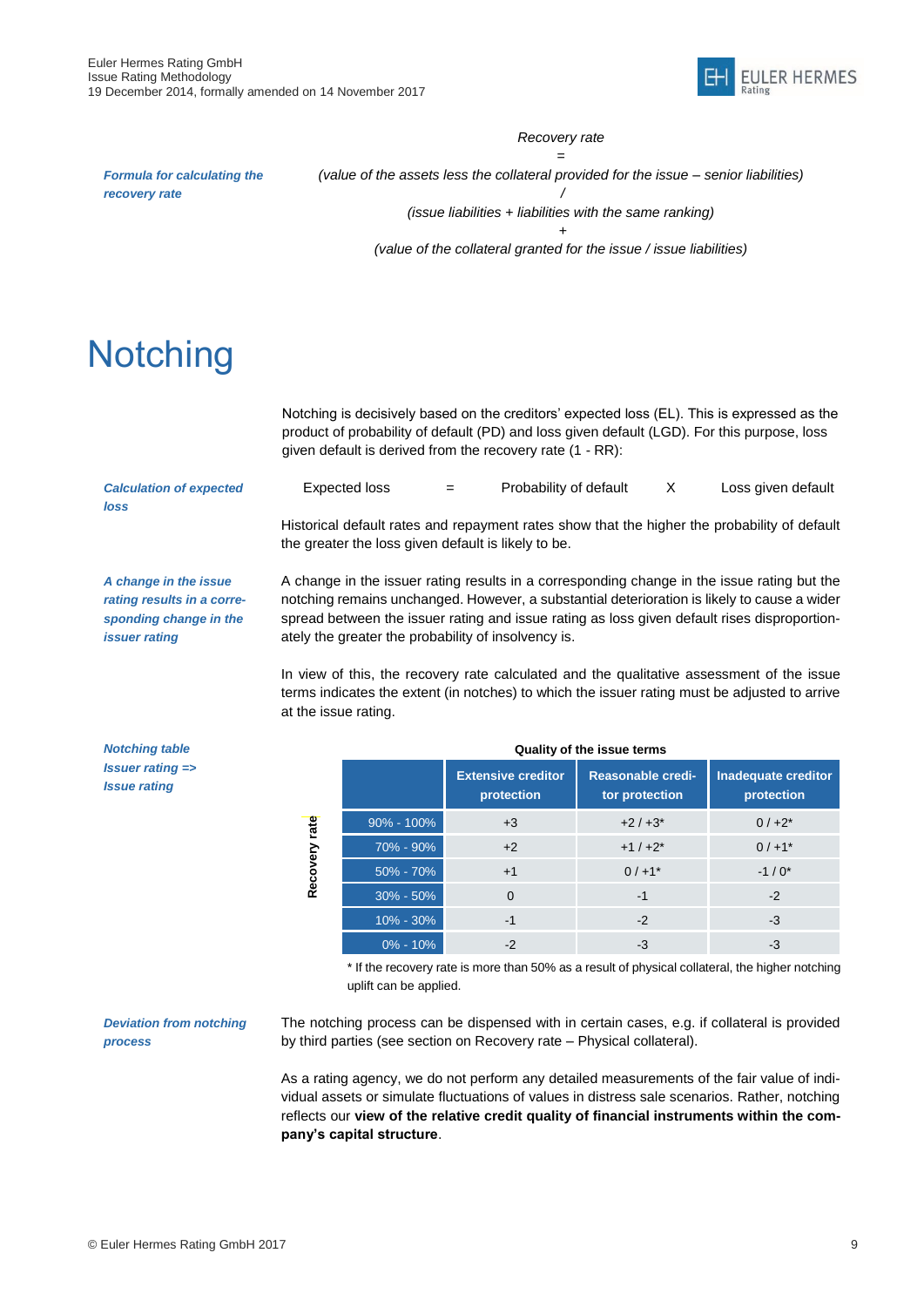

### **Contact:**

Maike Holzhauer Senior Rating Analyst

### **Euler Hermes Rating GmbH**

Stadthausbrücke 5 20355 Hamburg Tel.: +49 (0) 40/60 77 812-00 Fax: +49 (0) 40/60 77 812-49 Website: www.ehrg.de E-mail: [maike.holzhauer@eulerhermes-rating.com](mailto:maike.holzhauer@eulerhermes-rating.com)